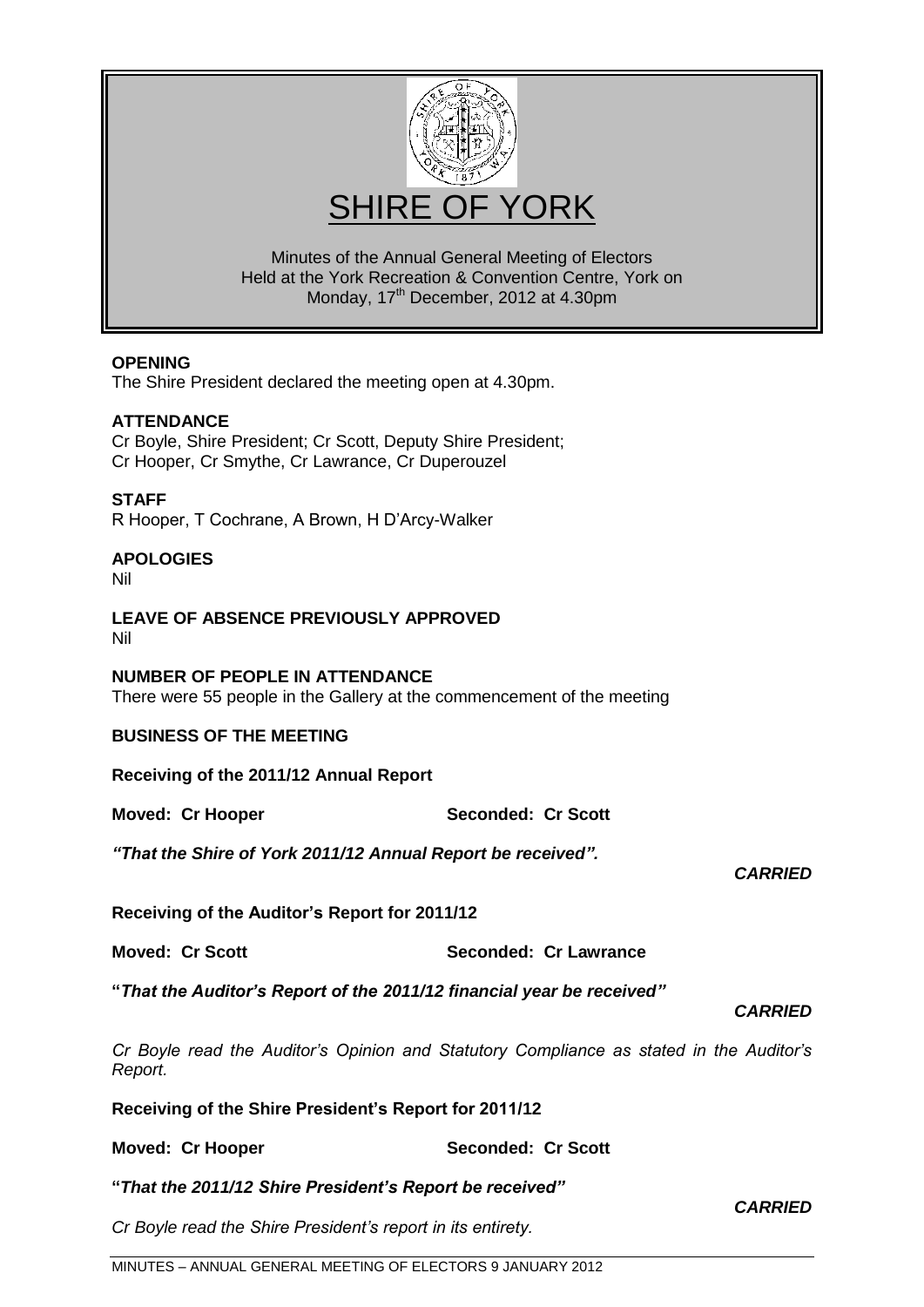# **OTHER BUSINESS**

### **Question Received in Writing**

### **Mr Ralph McColl**

#### **Question:**

I would like to ask why the Shire of York did not immediately inform land and stake holders in the Shire of York that there was a proposal to put a landfill site 18 kms west of York, especially the surrounding land holders?

### **Response:**

The Shire of York has not received an application or a proposal for a landfill facility 18 kms west of York at any stage up to now and consequently there was nothing to formally advise adjoining landowners or the community about.

Until the company submits an application to the Environmental Protection Authority in the first instance followed up by the relevant land use planning and development applications and any licence applications to the Department of Environment and Conservation and relevant bodies then there is no project and no need to advise any other parties. This remains the stage that this potential landfill facility is at. The Shire of York strictly follows all statutory advice processes when planning and development applications are received and this will occur if or when the proponents lodge an application.

# **GENERAL BUSINESS**

### **Ms Jane Ferro**

Why was there no notification about the SITA meeting.

### **Response:**

SITA asked if they could have the Town Hall meeting.

Council believe that the meeting was well advertised with a letter drop by SITA.

### **Mr Ralph McColl**

As Cr Tony Boyle chaired the meeting it seemed like the Shire was all over the meeting.

### **Response:**

Cr Boyle stated that he offered his services to chair the meeting out of courtesy to SITA as long as there would be an opportunity for questions from the public.

An offer had been made by a third party to record and video the SITA meeting, this had nothing to do with the Shire.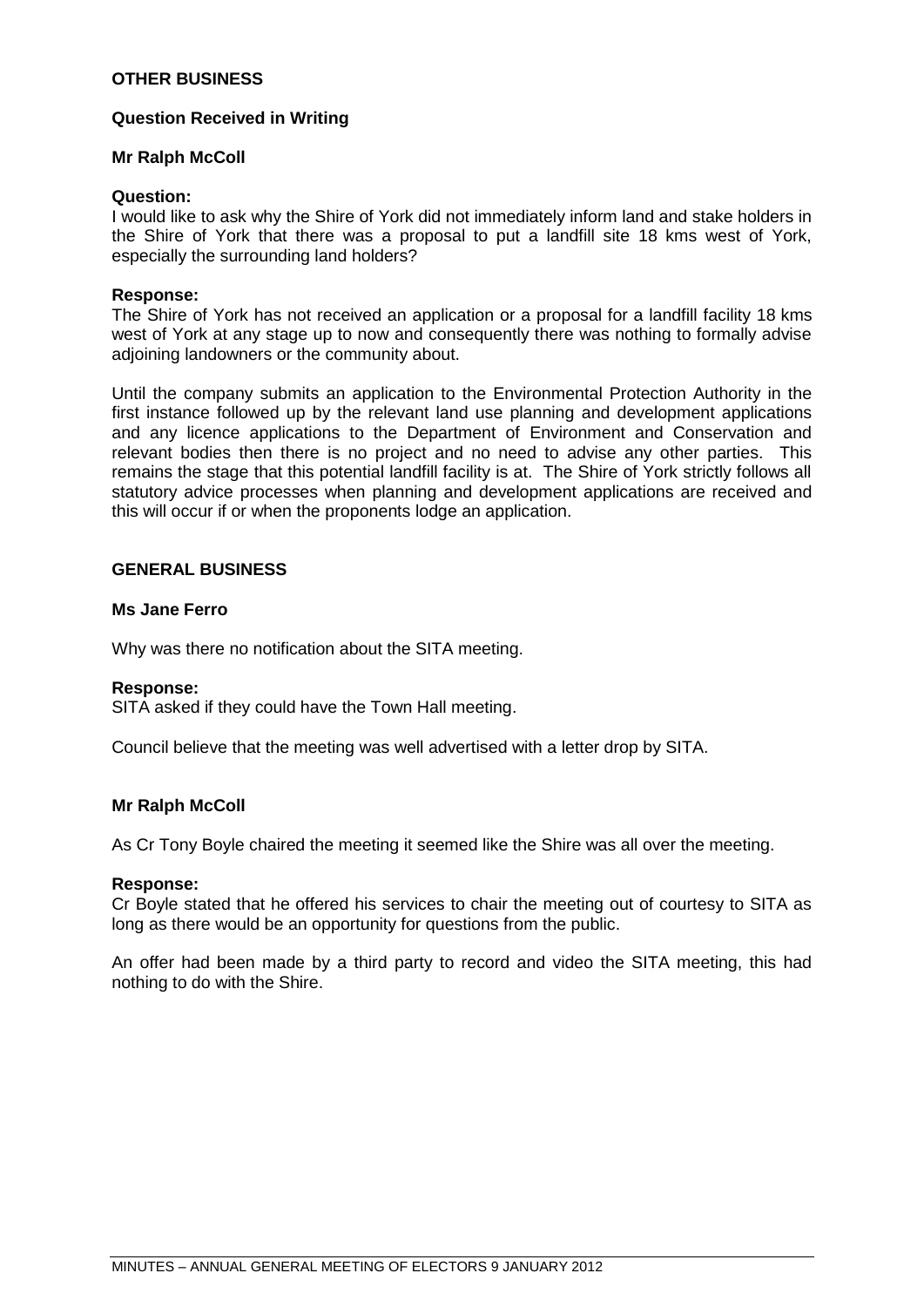# **Mr Keith Moore**

### **Question:**

If Council did not know about the meeting they need to read the mail from SITA.

### **Response:**

Cr Boyle cannot explain a letter that he has not read. No meeting held with SITA. There is a holding fee on the property, told to go through normal process.

SITA asked for public meeting in the Town Hall.

### **Ms Jane Ferro**

### **Question:**

Can the Shire President tell the meeting what benefits the landfill site will be to the town.

### **Response:**

Cannot comment as the Shire has not received a development application.

Cr Boyle read out an email received from the Local Government on this issue.

*… "Under the provisions of the Local Government Act 1995, the adoption of an "in principle" position by council on a potential planning issue won"t necessarily prevent councillors from voting on a subsequent application for planning approval. However, the Planning and Development Act requires that neither local government officers nor councillors take any position on a particular development, even an "in principle" position, before an application is*  lodged. Officers and councillors are required to judge each application on its planning *merits, and any council resolution that could be depicted as demonstrating an existing bias before an application is lodged may provide applicants with a legal basis to challenge council"s eventual decision.*

*While councillors can and should be mindful of community opinion throughout their deliberations, they also need to be wary of the potential for any perception of a prejudged position to provide avenues for applicants to appeal against the validity of their final decision…."*

Cr Boyle also stated that both he and Cr Scott are on the DAP Committee, if they speak prematurely on this matter they will not be able to sit on this Committee and a decision will be made by others with no interest in York.

Have to wait until the Shire receives a development application.

# **Mr Tony O'Hara**

### **Question:**

Are all Councillors independent of one another right through this or is it a majority by hands, or can it be a split Council on the decision?

# **Response:**

All Councillors remain independent. However majority decision does rule in Local Government.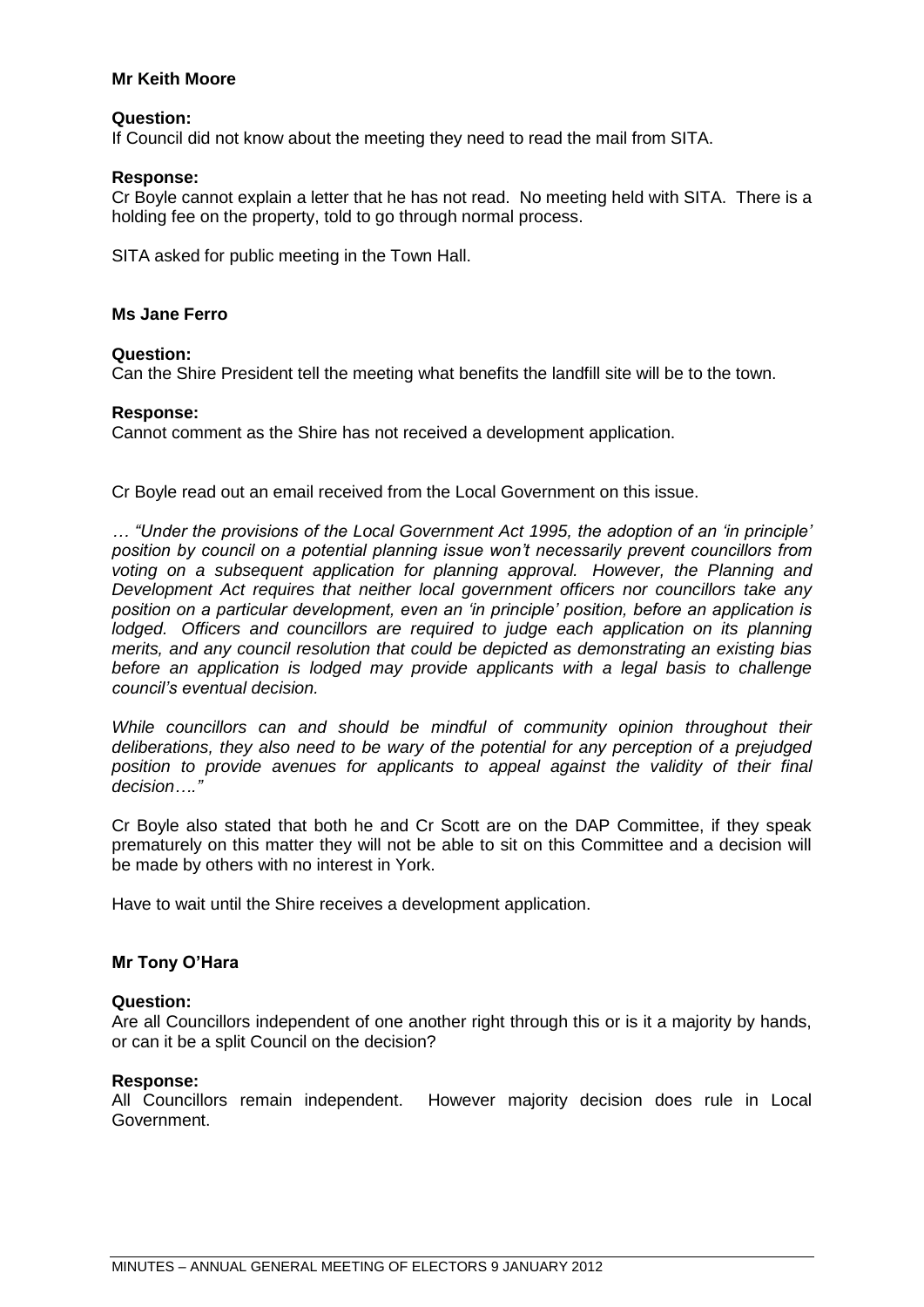# **Mr Kim Hack**

# **Question:**

Australia is worst in the world for landfill. Residents Action Group to take campaign into next election.

### **Response:**

A motion from Denis Hill will answer the question. Residents Action Group to take to the politicians.

### **Ms Tanya Richardson**

# **Question:**

Legal position – why did Councillors not get information out to the public in March.

### **Response:**

Had Council taken a position York would have been like Toodyay.

# **Mr Denis Hill**

Mr Hill placed a motion before the meeting …

I move a motion from the floor that the subject "Waste Disposal in the Wheatbelt Region of WA" be discussed at a Special Electors Meeting to be arranged by Council as soon as practicable.

Moved: Denis Hill Seconded: Ralph McColl

CARRIED: Unanimous

Mr Hill has tentatively booked the Town Hall for either the  $4<sup>th</sup>$  February, 2013 or  $11<sup>th</sup>$  February, 2013 at 6.30pm. Date to be confirmed.

Mr Hill to organise a Facilitator to run the meeting and arrange various experts to attend.

### **Ms Kay Kneuss**

### **Question 1:**

Who does SITA take an application to if the proposal is over \$7 million and does not go to Council?

### **Response:**

Application is first lodged with the Environmental Protection Authority and if it gets through that process a development application can be lodged with the Local Government.

### **Question 2:**

When is SITA free to make the application with the Shire?

# **Response:**

- Can go to DAP. If the project is over \$7 million must go before the Assessment Panel.
- DEC conditions of use.
- MRWA traffic management
- Maybe Health Department effluent
- Environment are separate